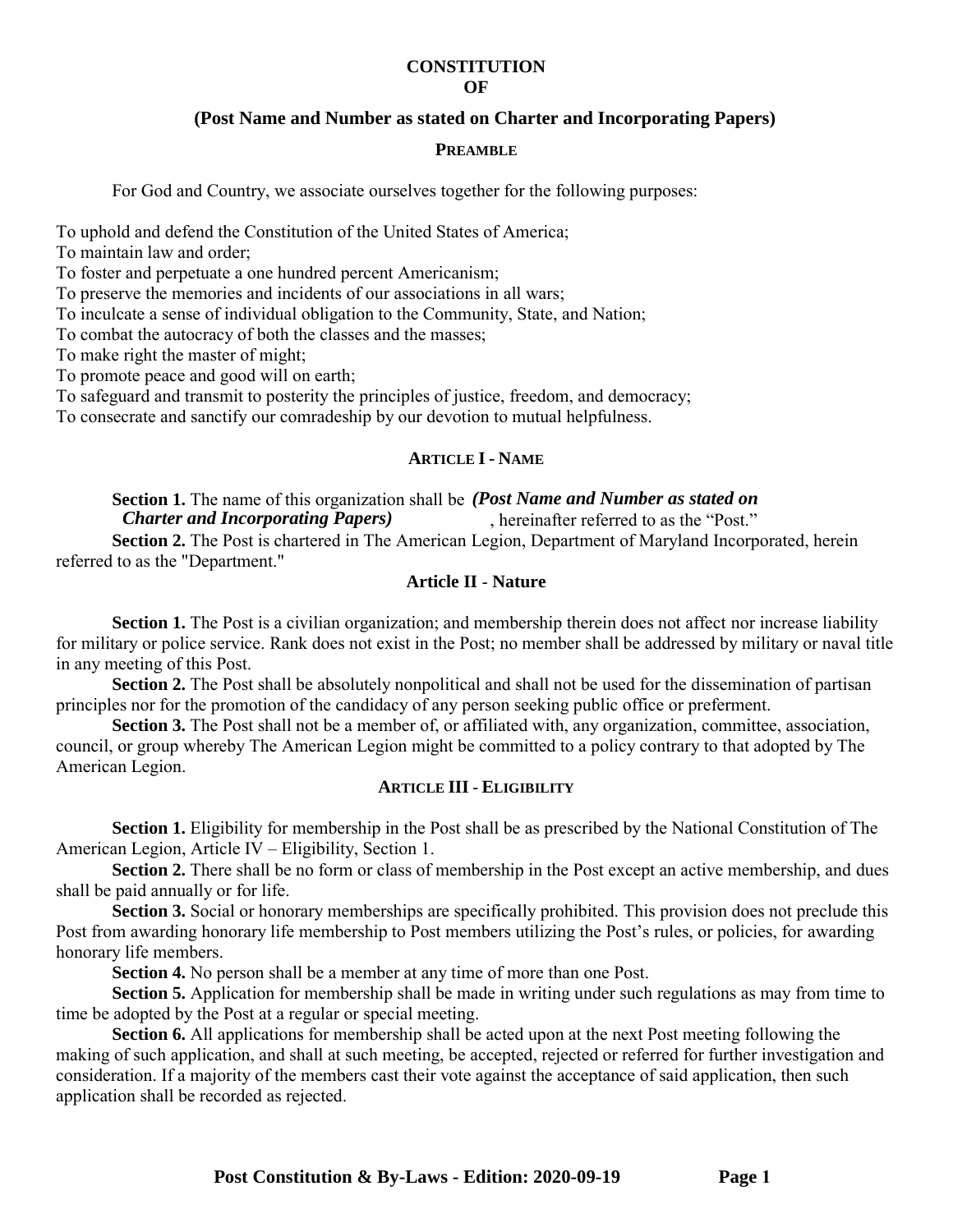**Section 7.** No person, who has been expelled by another Post, shall be admitted to membership of this Post without the consent of the expelling Post. Where such consent has been asked for and denied by such Post, the expelled member may then appeal to the Executive Committee of the Department of the expelling Post for permission to be admitted to membership in this Post. The expelled member shall be ineligible for membership until such permission is granted. If permission is granted, this Post must approve the application for membership utilizing the procedures in Section 6 above.

**Section 8.** No member having charges filed by this Post shall be eligible for transfer to another Post within the Department until such charges are adjudicated.

## **ARTICLE IV - POST OFFICERS**

**Section 1.** The officers of the Post shall include the following elected officers: Commander, Vice Commander (one or more), Judge Advocate, Adjutant, Finance Officer, Historian, Sergeant-at-Arms, Chaplain; and such other appointed officers as the Membership shall deem necessary. It shall be optional to combine the offices of Adjutant and Finance Officer, and to appoint, in lieu of electing, the offices of Historian and Chaplain. The Post Commander may appoint a Service Officer, Assistant Adjutant, and/or Assistant Finance Officer if deemed necessary for administration of the Post, subject to approval of the Post Membership.

**Section 2.** The Post Officers shall concurrently serve as the Corporate Officers of the Post Corporation. In such capacity the Corporate Officers are additionally governed by the Standards of Care as codified in Maryland Corporations and Associations Article of the Code of Maryland, now in force, or as amended in the future.

**Section 3.** Any member in good standing in the Post shall be eligible to hold office in the Post. No Post Officer may be an employee of this Post, and serve as a Post Officer concurrently.

**Section 4.** Officers shall be elected annually at least 20 days before the opening of the Department Convention**,** or appointed as provided in Section 1 above.

**Section 5.** Elected officers shall assume their duties as such within twenty days after the closing date of the Department Convention.

**Section 6.** Appointed officers shall assume their positions upon being designated by the Commander and approved by the Post Membership.

**Section 7.** The officers shall serve one (1) year terms, and shall hold office until their successors are duly elected, appointed, or as otherwise provided.

**Section 8.** The Spouse of a Post Officer may be an employee of this Post. However, the Post Officer must remove themselves from any employment-related issues of the employee Spouse. This Post may establish additional conflict of interest restrictions for Post Officers in the Post Special Rules of Order, or Standing Rules.

**Section 9.** Each officer shall have only one vote at the Executive Committee and Post Membership meetings respectively.

**Section 10.** No member may hold more than one elected office at a time.

#### **ARTICLE V - POST EXECUTIVE COMMITTEE**

**Section 1**. The Post Executive Committee, hereafter referred to as the Executive Committee, shall have the administrative authority to act between Post Membership Meetings on matters of urgency coming before the Post, and shall act on such matters as may be referred to it from time to time by the Post Membership for consideration, recommendation, or final disposition, as the case may be. The Post Executive Committee serves concurrently as the Post Corporate Board of Directors.

**Section 2** The Executive Committee shall be comprised of the elected officers of the Post as provided in the Post Constitution, Article IV – Post Officers, Section 1, and an even number of Executive Committee members elected at-large of which there shall be at least 2, but no more than 6. The number of at-large Executive Committee members to be elected shall be set in the Post Special Rules of Order, or Standing Rules.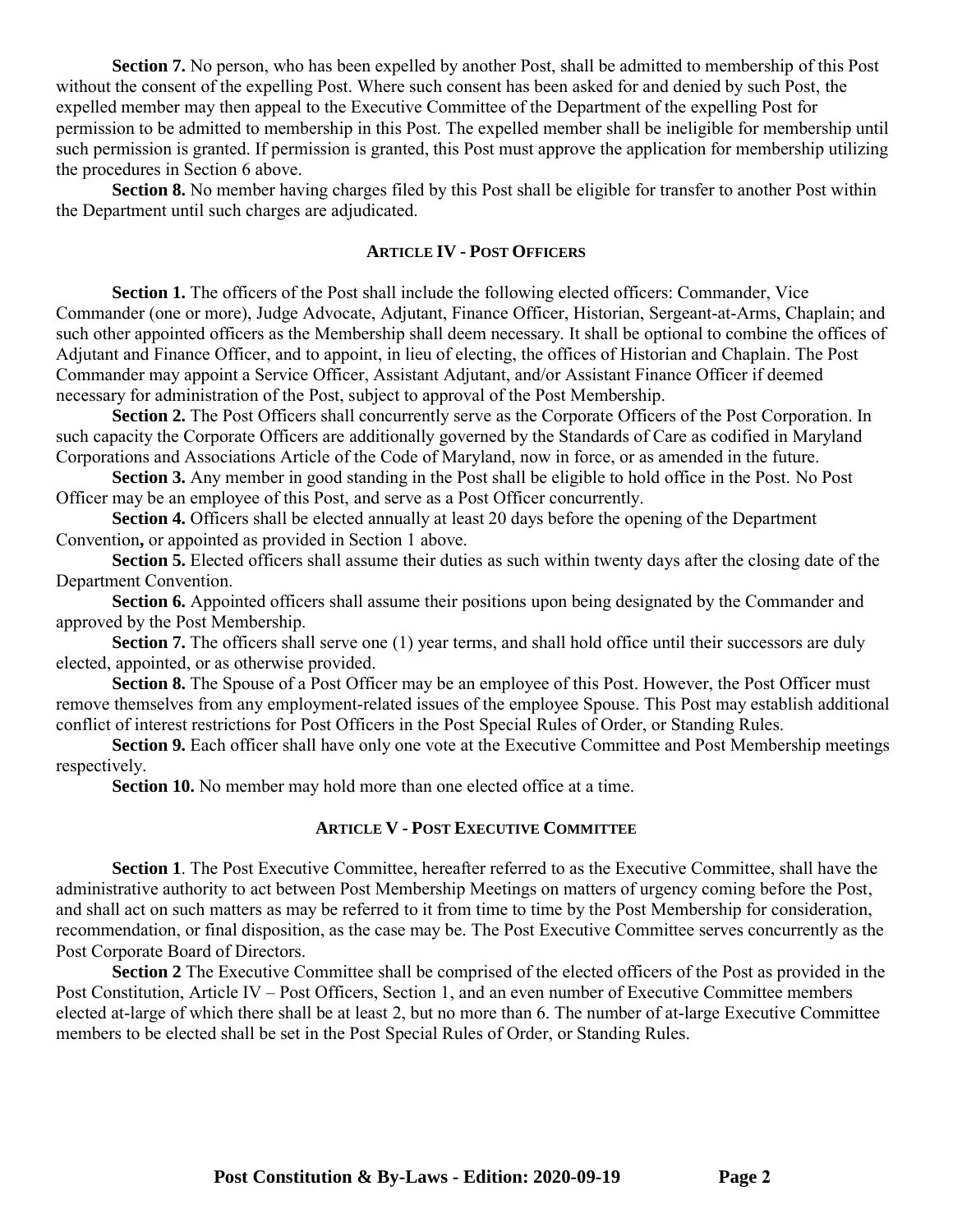**Section 3.** The Executive Committee shall authorize or recommend, as applicable, all non-budgeted expenditures exceeding the Post spending threshold as established in the Post Special Rules of Order, or Standing Rules; require adequate money for payment of all Post liabilities, and crime and fidelity insurance for all persons having the custody of Post funds in accordance with Article XIV, (Monies and Collections), Section 1 of the Department Bylaws. They shall also have charge of, and be responsible for, the management of the affairs of the Post, subject to approval or ratification, as applicable, by the Post Membership, or otherwise as provided; and may hear the reports of Post Committee Chairpersons.

## **ARTICLE VI- FINANCE**

**Section 1.** The revenue of the Post shall be derived from membership dues and from such other sources as may be approved by the members of the Post, unless provided otherwise.

**Section 2.** Annual membership dues are due between October 20th and December 31<sup>st</sup> of each year for the succeeding year and the amount of dues for the succeeding year shall be fixed and determined by the Post membership no later than the preceding February Post membership meeting. At no time shall the dues of the Post be lower than the per capita rates of the National and Department combined.

**Section 3.** The annual dues shall be collected by the Post and transmitted promptly through the Department or to the National Treasurer. Posts are designated agents for collection for The American Legion with respect to such annual dues and upon the receipt thereof shall remit them promptly to The American Legion. In no event shall the period transpiring between the receipt of such annual dues by the Post and the remittance thereof to The American Legion exceed thirty (30) days.

**Section 4.** The annual dues shall be collected in such alternative method as determined by the National Executive Committee from time to time and thereafter communicated to the Department and the Post; and any such alternative method shall be in addition to and not in substitution of section 3 above.

**Section 5.** All expenditures shall be approved by the Post Membership, unless provided otherwise.

**Section 6.** All disbursements shall be authorized by the Post Commander, or by an Officer designated in the Post Special Rules of Order or Standing Rules, this must be an Officer other than an authorized signer for issuance of payments or checks.

**Section 7.** Budgeted expenditures, falling within the budgeted amounts, previously approved by the Post, need not be approved by an additional vote of either the Executive Committee, or the Post Membership. Nonbudgeted items, or monies to be expended in excess of the approved budget, must first be approved at a Post meeting.

**Section 8.** Notwithstanding the Non-Budgeted items provision in Section 7 above, the Post Membership may establish in the Post Special Rules of Order, or Standing Rules, the maximum amount that the Executive Committee shall be authorized to spend for emergency situations, where entering into contract or where payment is due prior to the next Post meeting. The Executive Committee shall then report the expenditure to the Post Membership at the next regular Post Membership Meeting.

**Section 9.** No individual, group of persons, or subordinate organization of the Post is authorized to contract or incur any bills or obligations in the name of the Post nor act as the agent of the Post for any such purpose whatsoever, except as in, Section 5, 6, and 7 above.

**Section 10.** The Post shall not incur, or cause to be incurred, any liability or obligation to any other Post, subdivision, members of The American Legion, or other individuals, corporations, or organizations.

**Section 11.** The accounts of the Post shall be audited, internally or externally, within ninety (90) days after the end of the fiscal year, and the final report of the audit shall be delivered to the members of the Post at the next Post Membership Meeting. If an internal audit is to be conducted, the Post Executive Committee shall appoint an Audit Committee charged with the duty of auditing Post financial accounts. No Officer having the duties of authorizing disbursements, or signing checks may serve on the Audit Committee. The audit shall be done at least annually, or more frequently at their discretion.

**Section 12.** Financial reports shall be made at all regular Post membership meetings and the reports should not be accepted or approved, as they are subject to audit before approval by the Post.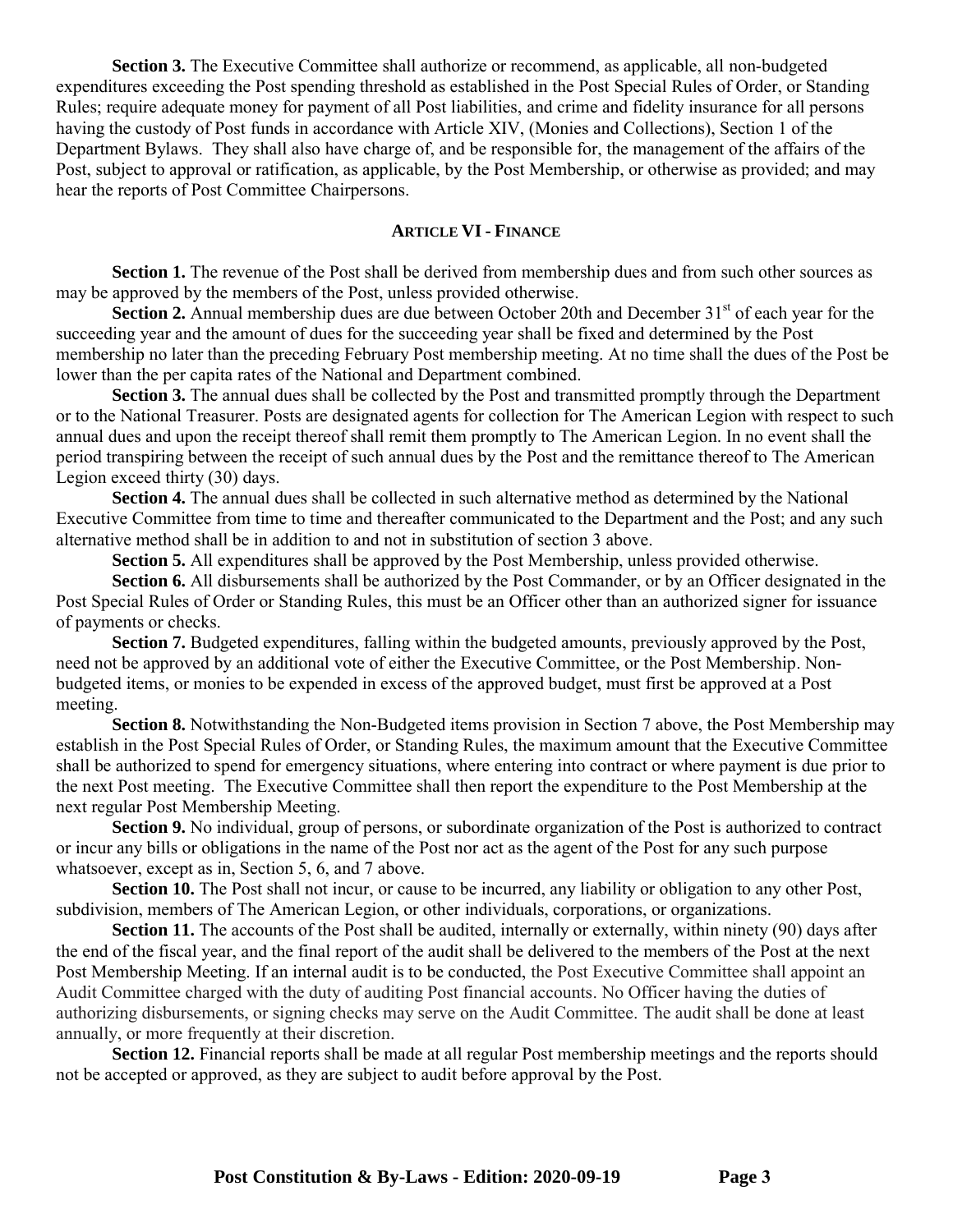**Section 13.** No real estate or leasehold property belonging to the Post or one of its subordinate organizations shall be sold or disposed of in any way or have its title encumbered in any manner without the Post notifying the County and District Councils in which it is located, and the Department in writing and without thereafter obtaining written approval of the Department Executive Committee.

**Section 14.** Upon dissolution of the Post, none of its assets shall be distributed to any member, or individual, or organization outside The American Legion, and such assets shall be transferred upon demand to the Department. However, nothing herein shall be construed as requiring the Department to take over or assume any financial responsibility as to Post property, assets, and/or liabilities.

#### **ARTICLE VII - POST PROPERTY**

**Section 1.** A request to dispose of any operable Post property shall require the approval of the Post at a regularly scheduled Post Membership Meeting.

**Section 2.** Neither the Post nor its subordinate organizations shall distribute the proceeds from any sale of real or personal property to its members.

**Section 3.** Real property belonging to the Post, whether owned or leased, shall be bought, sold, encumbered or disposed of as provided in the Department Constitution & By-Laws, Rules of the Department Executive Committee, and the Uniform Code for Buying, Selling, Leasing, or Encumbering of Post Property.

## **ARTICLE VIII - CHANGE OF RESIDENCE**

Any member, in good standing in the Post, transferring from the Post shall be entitled to a certificate stating current membership therein and the duration thereof.

#### **ARTICLE IX - AUXILIARIES**

**Section 1.** The Post recognizes an auxiliary organization known as the American Legion Auxiliary, Unit  $#$ *(Enter Aux Unit Name) #*

**Section 2.** Membership in the American Legion Auxiliary shall be as prescribed by The American Legion nationally.

**Section 3.** The Auxiliary Unit shall be governed by such rules and regulations as may be prescribed by the National Executive Committee and thereafter approved by the Department.

#### **ARTICLE X - PARLIAMENTARY PROCEDURE**

**Section 1.** All Post meetings shall be governed by Robert's Rules of Order, Newly Revised, unless otherwise provided.

**Section 2.** All meetings of the Post shall be conducted as provided in The American Legion's Officer's Guide and Manual of Ceremonies.

## **ARTICLE XI- AMENDMENTS**

**Section 1.** This Constitution may be amended at any Department Convention, in accordance with the Rules of the Department Convention as adopted, and requires a majority vote of the total registered and authorized representation thereat, provided that the proposed amendment shall have been submitted through the Department Adjutant to all Posts and members of the Department Executive Committee by mailing same to them at least thirty (30) days prior to the convening of the next Department Convention, and provided further, it may be amended by unanimous vote at any Department Convention without notice.

**Section 2.** Any part of this Constitution which is now, or which may become, inconsistent with the Constitution of The American Legion and/or the Department of Maryland Constitution shall be nullified and be replaced by the higher Constitution provision with which this Constitution is in conflict.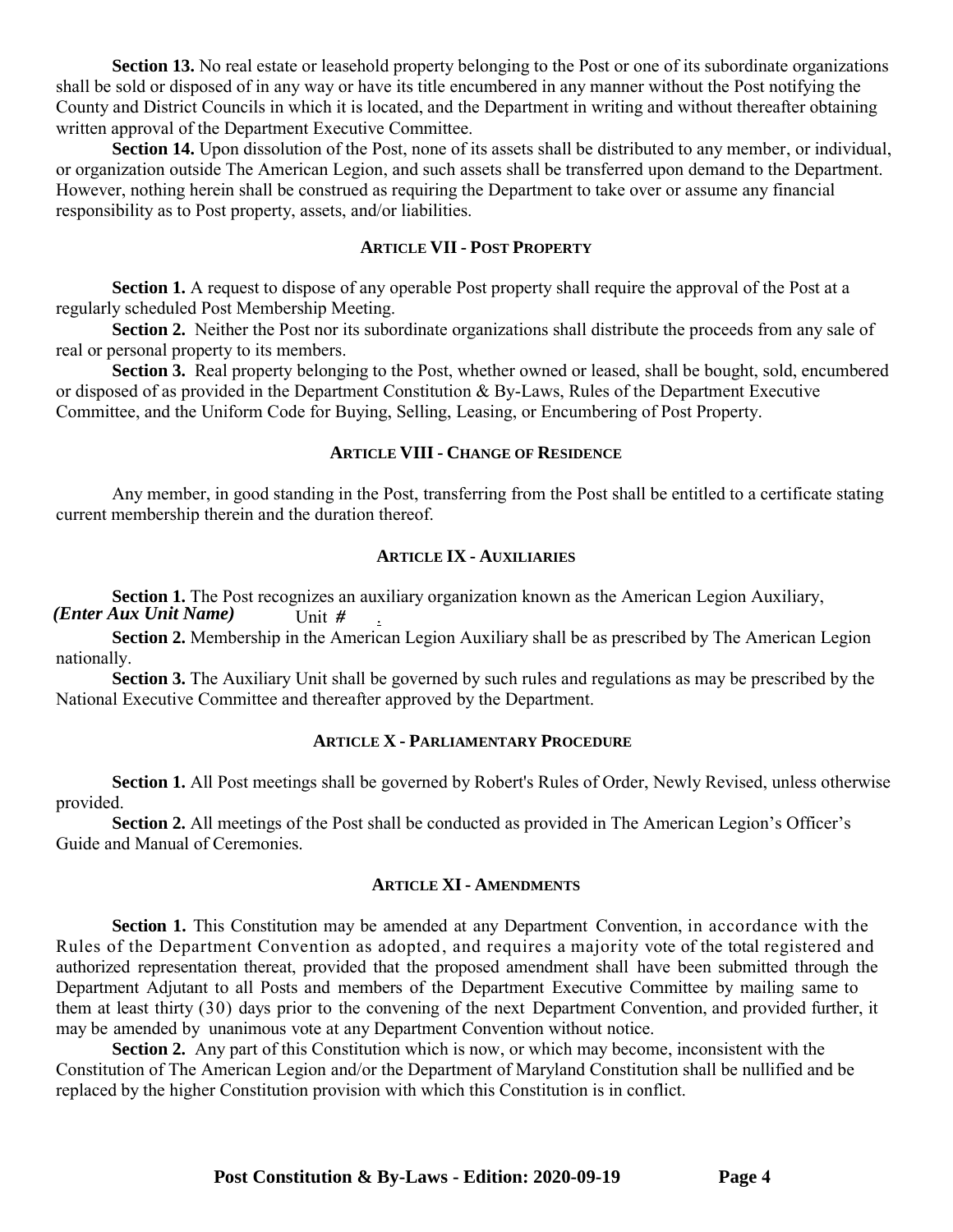#### **BY-LAWS OF**

#### **(Post Name and Number as stated on Charter and Incorporating Papers)**

### **ARTICLE I- POST EXECUTIVE COMMITTEE**

**Section 1.** The Post Executive Committee, hereafter referred to as the "Executive Committee," shall meet for its organization, and such other business as may come before it, at the call of the Commander within fourteen (14) days after the Post officers shall have assumed their positions.

**Section 2.** Thereafter, the Executive Committee shall meet at least once a month, or at the call of the Commander, and as often as said Commander may deem necessary. All meetings of the Executive Committee shall be conducted at the Post meeting location, unless prior notice of the location is made at a regular Post Membership Meeting. The Executive Committee may meet in an alternative location, or by alternate means as established in the Post Standing Rules, in an emergency situation by notifying all Executive Committee members, and posting the change of location and/or information on how to access the alternate means at the normal Post meeting location.

**Section 3.** The Commander shall call a meeting of the Executive Committee upon the written request of three (3) or more Executive Committee Members.

**Section 4.** The Commander shall preside at all Executive Committee meetings. In the absence of the Commander, the First Vice Commander or Second Vice Commander, in the order named, shall preside at Executive Committee meetings. In the event of the absence of the Commander and all Vice Commanders, the Adjutant shall call the meeting to order and such meeting shall elect its presiding officer.

**Section 5.** A majority of the members of the Executive Committee shall constitute a quorum thereof.

**Section 6.** Executive Committee meetings are open to all Post members in good standing. A Post member, other than an Executive Committee member, shall have no voice, unless the Post member shall have been recognized by the presiding officer.

**Section 7.** Notwithstanding the provision of Section 6 above allowing members to attend Executive Committee Meetings, the Executive Committee may enter into Executive Session for discussions and deliberations on matters requiring privacy or additional discretion. The Executive Committee must report final actions taken to the Post upon final disposition of the matter, or provide updates on progress of legal matters as appropriate.

**Section 8.** Minutes shall be kept of all Executive Committee meetings by the Adjutant. Post Executive Committee minutes shall be read or distributed at the next Regular Post Membership Meeting following approval by the Post Executive Committee. Actions of the Post Executive Committee may be ratified as appropriate.

#### **ARTICLE II- VACANCIES**

Section 1. In the event of the death, disability, removal, or resignation of the Commander, the First Vice Commander shall assume the title and discharge the duties of Commander. If the First Vice Commander is unable or unwilling to assume the office of Commander, the Second Vice Commander shall ascend to the Office of Commander. An election shall be held to fill the office(s) of First Vice Commander and/or Second Vice Commander as provided for in Section 2.

**Section 2.** Vacancies in elected offices, other than Commander, shall be filled by an election held at the next regularly scheduled Post meeting to fill the unexpired term of the position vacated. Nominations for any vacant elected office shall come from the floor at the next regularly scheduled Post meeting.

**Section 3.** Vacancies that occur in any appointed office shall be filled by the Commander, subject to approval of the Post Membership to fill the unexpired term of the position vacated.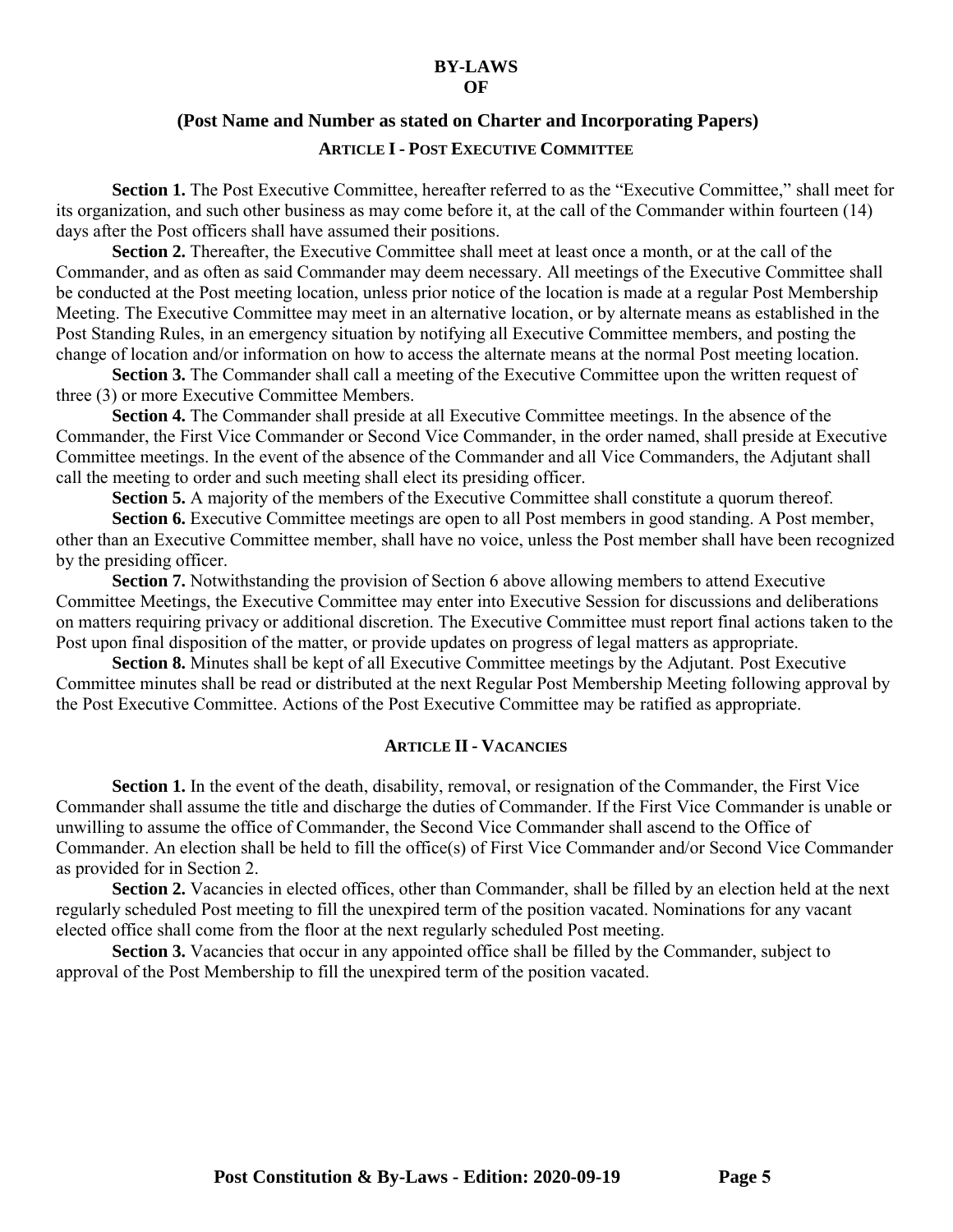## **ARTICLE III- DUTIES OF OFFICERS**

**Section 1. Post Commander.** It shall be the duty of the Commander to preside at all meetings of the Post, to have general supervision over the business and affairs of the Post, and shall be the Chief Executive Officer of the Post. The Commander shall appoint committees as necessary to carry out the programs and policies of The American Legion and the Post. The Commander shall be ex-officio member of all committees, with the exception of the Nominating Committee and Elections Committee, and shall perform such other duties as may be directed by the Post Membership.

*Section 2. First Vice Commander.* The First Vice Commander shall assume and discharge the duties of the office of Commander in the absence or disability of, or when called upon by, the Commander. The First Vice Commander shall also perform such other duties as may be assigned by the Commander or the Post.

**Section 3.** *Second Vice Commander (Optional).* The Second Vice Commander shall assume and discharge the duties of the office of First Vice Commander in the absence or disability of that officer, or when called upon by the Post Commander. The Second Vice Commander shall perform such other duties as may be assigned by the Commander or the Post, and shall assume and discharge the duties of Commander in the absence or disability of both the Commander and the First Vice Commander.

**Section 4.** *Judge Advocate***.** The Judge Advocate shall advise the Post Membership and Executive Committee on all matters based off of American Legion experience. This includes the interpretation of the Post Constitution and By-Laws. The Judge Advocate ensures the Post receives appropriate legal support in legal matters, and acts as the presiding officer at Post hearings unless recused due to being a party of the hearing (witness/defendant/plaintiff)The Judge Advocate shall perform such other duties as are usually incident to the office, or assigned by the Commander or the Post.

**Section 5.** *Post Adjutant.* The Adjutant shall have charge of, and keep, a full and correct record of the proceedings of all Post Membership and Executive Committee Meetings. The Adjutant shall also be responsible for the safe keeping of all Minutes, which shall be retained within the Post. Upon request, copies of Minutes shall be distributed to the membership. The Adjutant shall keep such records and send such reports as may be required by the National Organization and the Department. The Adjutant shall ensure the following reports and deadlines are met: 1) Consolidated Post Report, Convention awards submissions, and End of year Reports (Due 1<sup>st</sup> Friday in June), 2) Certificate of Elections (Due immediately after elections), 3) Post Data Report (due April 15th), 4) Post Inspection Report (due Feb 1<sup>st</sup> or earlier by schedule), 5) Department Convention Delegate listing (Due NLT 20 days preceding Department Convention). The Adjutant's duties shall also include handling all correspondence of the Post. They shall be responsible for all membership records and processing. The Adjutant shall perform such other duties as may be assigned by the Commander or the Post.

**Section 6.** *Finance Officer/Treasurer.* The Finance Officer/Treasurer of the Post shall have charge of all finances and see that they are safely deposited in local financial institution(s) and shall report once a month to the Executive Committee and the Post Membership the condition of the finances of the Post, with such recommendations as may deem expedient or necessary for raising funds with which to carry on the activities of the Post. The Finance Officer/Treasurer shall sign all checks disbursing the monies of the Post, unless additional authorized signers are provided in the Post Standing Rules. The Finance Officer/Treasurer shall provide, on behalf of the Post, such crime and fidelity insurance in such sum as shall be fixed by the Executive Committee, subject to approval of the Post Membership.

Section 7. Post Historian. The Post Historian shall be charged with keeping the individual records and incidents of the Post and its members, and shall perform such other duties as may be assigned by the Commander, or the Post.

**Section 8.** *Sergeant-at-Arms.* The Sergeant-at-Arms shall maintain and post the colors and preserve order at all meetings; shall verify that each attendee at a Post meeting is admitted in accordance with Article I – Post Executive Committee and Article V – Post Membership Meetings as appropriate. The Sergeant-at Arms shall perform such other duties as may be assigned by the Commander or the Post.

**Section 9.** *Post Chaplain.* The Chaplain shall be charged with the spiritual welfare of the Post members and will offer divine, but non-sectarian, service in the event of dedications, funerals, and other public functions. The Chaplain shall also assure that sick, and deceased, members of the Post are paid due respect by the Post as directed by the Executive Committee, and shall perform such other duties as may be assigned by the Commander or the Post.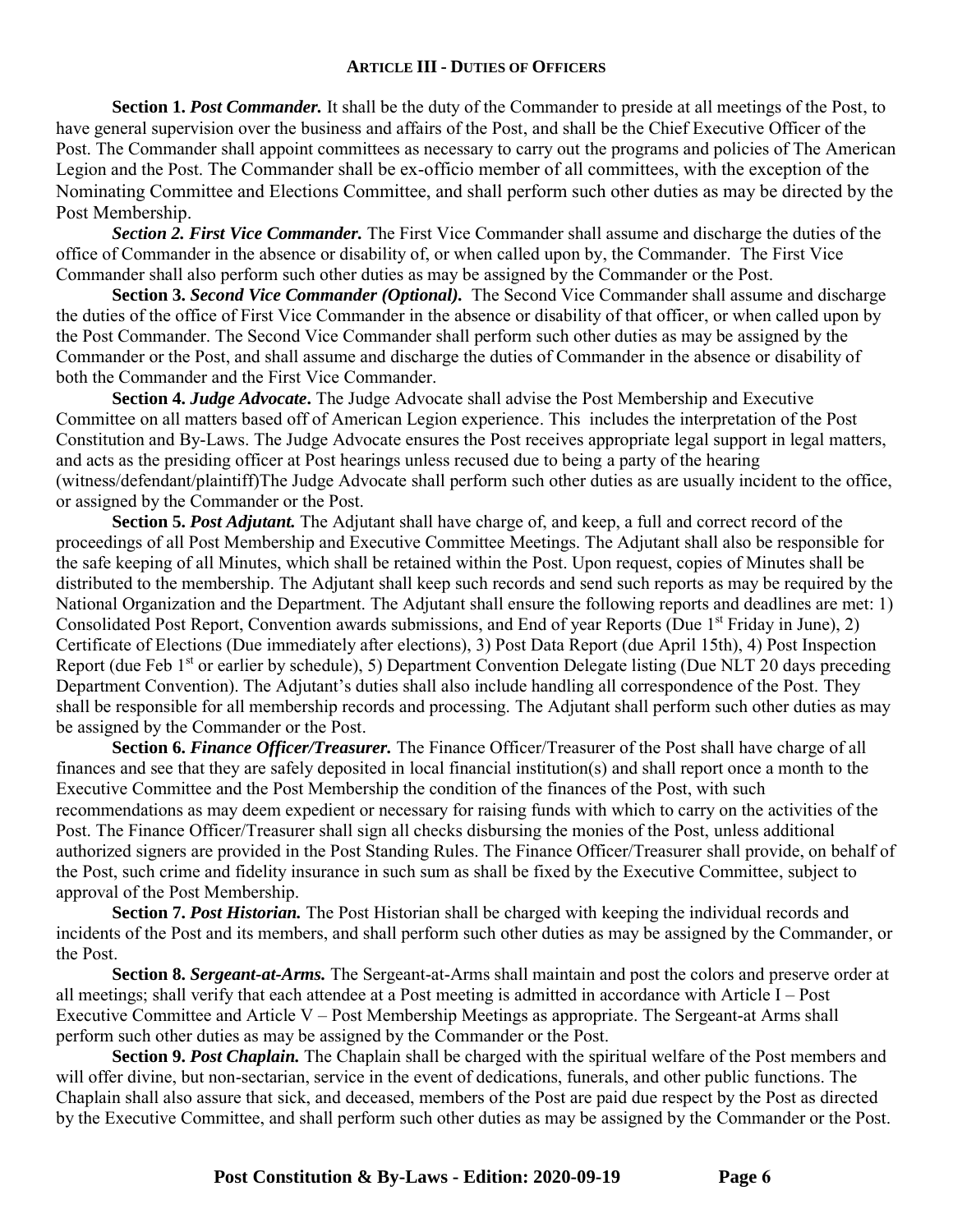## **ARTICLE IV - COMMITTEES**

Section 1. The Post may have standing committees such as, but not limited to: Americanism, Children and Youth, National Security, Veterans Affairs and Rehabilitation, Sons of The American Legion, and The American Legion Riders.

**Section 2.** Such standing committees shall consist of such members, and the chairperson thereof, as shall be designated by the Commander subject to approval of the Post Membership, , unless otherwise provided in the Post Standing Rules.

**(a)Americanism Committee**. The Americanism Committee shall be charged with the inspiration of patriotism and good citizenship by arrangements for proper observance of patriotic occasions; encouragement of patriotic and civic phases of instruction in schools; Americanization of aliens; combating anti-American propaganda by education of the general public in American ideals through public forums, etc.; and activities for community and civic betterment.

**(b)Children and Youth Committee**. The Children & Youth Committee shall ensure that any child of a veteran in need of care and protection shall receive proper and timely service and aid; to strengthen the family unit; extend support to sound organizations and facilities that provide services for children and youth; and to maintain a well-rounded program that meets the needs of the young people in their respective community.

**(c)National Security Committee.** The National Security Committee shall urge Post members to assist in community emergency preparedness, and to support local and national civilian defense projects.

**(d)Veterans Affairs and Rehabilitation Committee**. The Veterans Affairs & Rehabilitation Committee shall assist veterans in obtaining needed medical care and transportation to medical appointments; in the pursuance of claims and in obtaining other veteran's rights and benefits; to visit comrades who are sick or disabled; and to visit and comfort members of their families when sick or bereaved.

**(e)Sons of The American Legion Committee**. If the Post has a Sons of The American Legion Squadron, this committee shall have supervision over the operations of the squadron.

**(f) The American Legion Riders Committee**. If the Post has an American Legion Rider program, this committee shall have supervision over the operations of the program.

**(g)Operations Committee**. The Post may use this committee for the purposes deemed necessary to conduct operational aspects of the Post. This Committee shall be under the supervision of the Post Executive Committee, and the specific powers and duties delegated shall be established in the Post Standing Rules.

**Section 3.** The Commander may nominate, subject to approval of the Post Membership, any other committees and chairpersons as deemed necessary.

## **ARTICLE V - POST MEMBERSHIP MEETINGS**

**Section 1.** Post Membership Meetings shall be held as the Post Membership deems necessary, but no less than quarterly, in order to uphold the declared principles of The American Legion at the location serving as the Post home, commencing at a time and day, as approved annually by the Post Membership.

**Section 2.** The Commander shall preside at all Post Membership Meetings. In the absence of the Commander, or the Commander electing to relinquish the Presiding Officer duties temporarily, the provisions of Article I (Post Executive Committee), Section 4 shall govern the selection of a presiding officer for the meeting.

**Section 3.** At Post Membership Meetings, such business may be transacted and as properly presented for action.

**Section 4.** The location, date, and/or time of Post Membership Meetings shall be established annually and recorded on the Post Data Form and submitted to Department Headquarters not later than April 15<sup>th</sup>. Any changes to the location, date, or time of a Post Membership Meeting may be made with a two-thirds vote of the members present and voting at a regularly scheduled Post Membership Meeting. Any indefinite changes shall be reported to the Department Headquarters before the next regular Post meeting.

**Section 5**. In the event of an emergency, the Commander may reschedule, conduct meeting using alternate means as established in the Post Standing Rules, or cancel a regularly scheduled Post Membership Meeting.

**Section 6.** Post Membership Meetings shall be open to all Post members in good standing and National, Department, District, County and/or Area officers.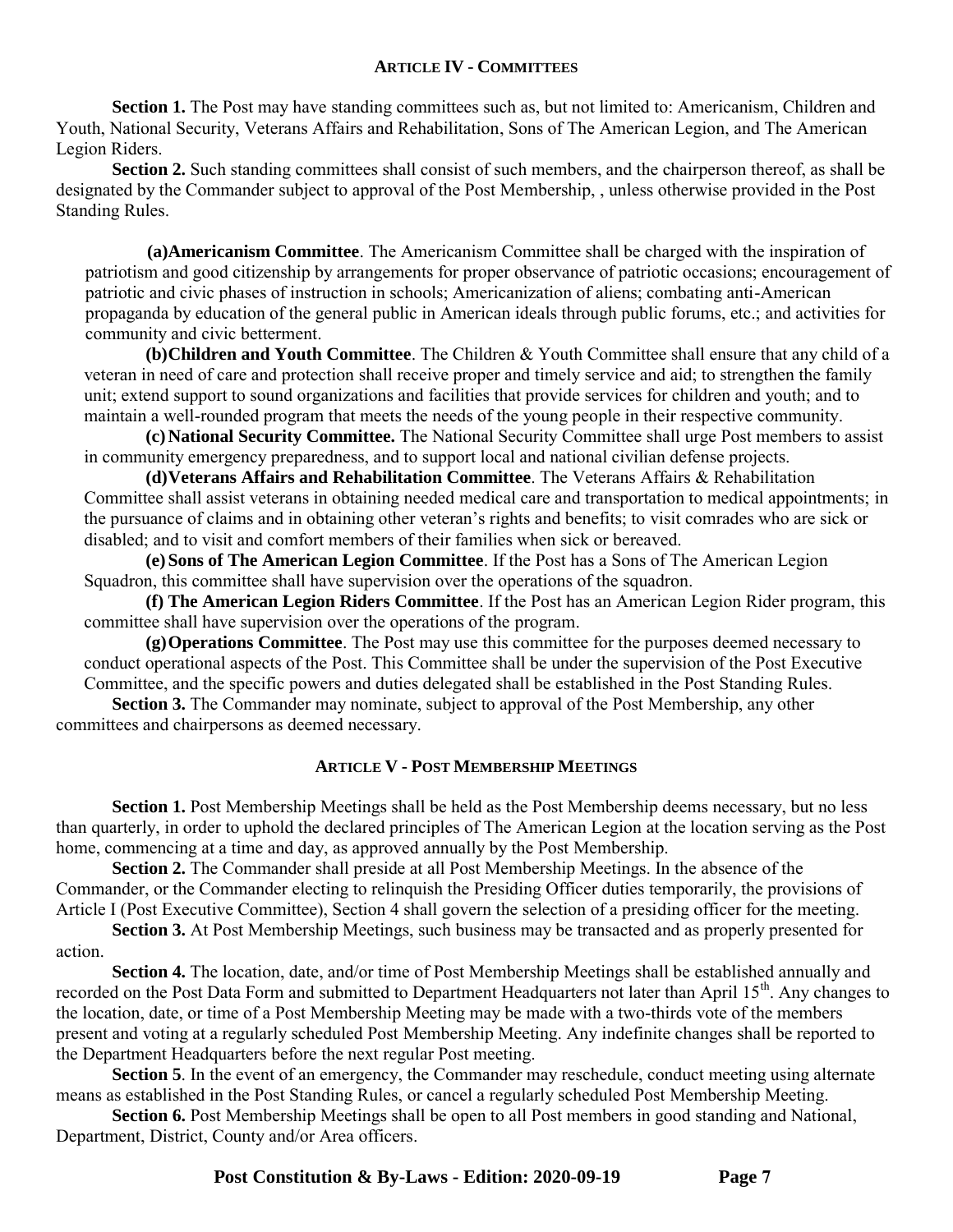**Section 7.** Upon the written request of a minimum number of members necessary to constitute a quorum at a regular Post Membership Meeting, the Commander shall call a special Post Membership Meeting, which shall take place no sooner than five (5) days from the receipt of the written request. If the request for a special Post Membership Meeting has been properly called, the Commander shall give notice of the Special Post Membership Meeting by posting a notice on the bulletin boards if applicable, at least three (3) days prior to the meeting, as to the date, time, and purpose of the special Post Membership Meeting.

**Section 8.** A quorum for Post Membership Meetings shall be set by the table below, and based on the Post Membership size recorded on the end-of-year reports for delegate strength at the previous Department convention:

| Post Membership Above | Quorum | Post Membership Above | Quorum |
|-----------------------|--------|-----------------------|--------|
| 15                    | 5      | 950                   | 15     |
| 50                    | 6      | 1050                  | 16     |
| 150                   | 7      | 1150                  | 17     |
| 250                   | 8      | 1250                  | 18     |
| 350                   | 9      | 1350                  | 19     |
| 450                   | 10     | 1450                  | 20     |
| 550                   | 11     | 1550                  | 21     |
| 650                   | 12     | 1650                  | 22     |
| 750                   | 13     | 1750                  | 23     |
| 850                   | 14     | 1850                  | 24     |

**Section 9.** In the event the Post does not achieve a quorum at two consecutive Regular Post meetings, the Post Commander shall notify the County Commander of the lack of a quorum. In the event the Post does not achieve a quorum at three consecutive Regular Post meetings, the Post Commander shall notify the District Commander of the lack of a quorum. In the event the Post does not achieve a quorum at four consecutive Regular Post meetings, the Post Commander shall notify the Department Commander of the lack of a quorum.

**Section 10.** The Post may apply in writing to the Department Internal Affairs Commission for a temporary waiver of quorum requirements above. Said waiver request shall contain a proposed temporary quorum, and must be supported by good and sufficient reasons precluding the Post from achieving the quorum outlined in Section 8 above.

#### **ARTICLE VI – NOMINATIONS AND ELECTIONS**

**Section 1.** A Nominating Committee, recommended by the Post Commander and approved by the Post Membership, may be used to search for, and to verify eligibility of, candidates for office. The Nominating Committee shall file its report with the Post Membership.

**Section 2.** Eligibility requirements to hold office in the Post:

**(a)** Any member in good standing of the Post may hold office.

**(b)** Prior to the elections, the Post Adjutant or a Nominating Committee shall authenticate the eligibility of each candidate for office by verifying the member's DD Form 214; separation documents from federal, active military duty; military identification card; or any other documents that prove eligibility for membership**.**

**Section 3.** Oualification and Restrictions:

**(a)** Eligible candidates for office may appear on the ballot for more than one elected office as defined in the Post Constitution, Article IV – Post Officers, Section 1.

**(b)** There shall be no absentee ballots.

**Section 4**. Prior to elections, the Post Commander shall recommend, subject to approval of the Post Membership, an Elections Committee, consisting of a minimum of three (3) members consisting of one (1) Judge of Elections and a minimum of two (2) Tellers.

**Section 5**. Election of contested offices shall be by secret ballot. The candidate or candidates receiving a majority of votes cast shall be elected to the respective office or offices for which they are candidates. In the event of no candidate receives a majority, the election procedures from Roberts Rules of Order, Newly Revised, shall be followed for subsequent votes on the position.

**Section 6**. Candidate(s) for uncontested office(s) may be elected by acclamation.

**Post Constitution & By-Laws - Edition: 2020-09-19 Page 8**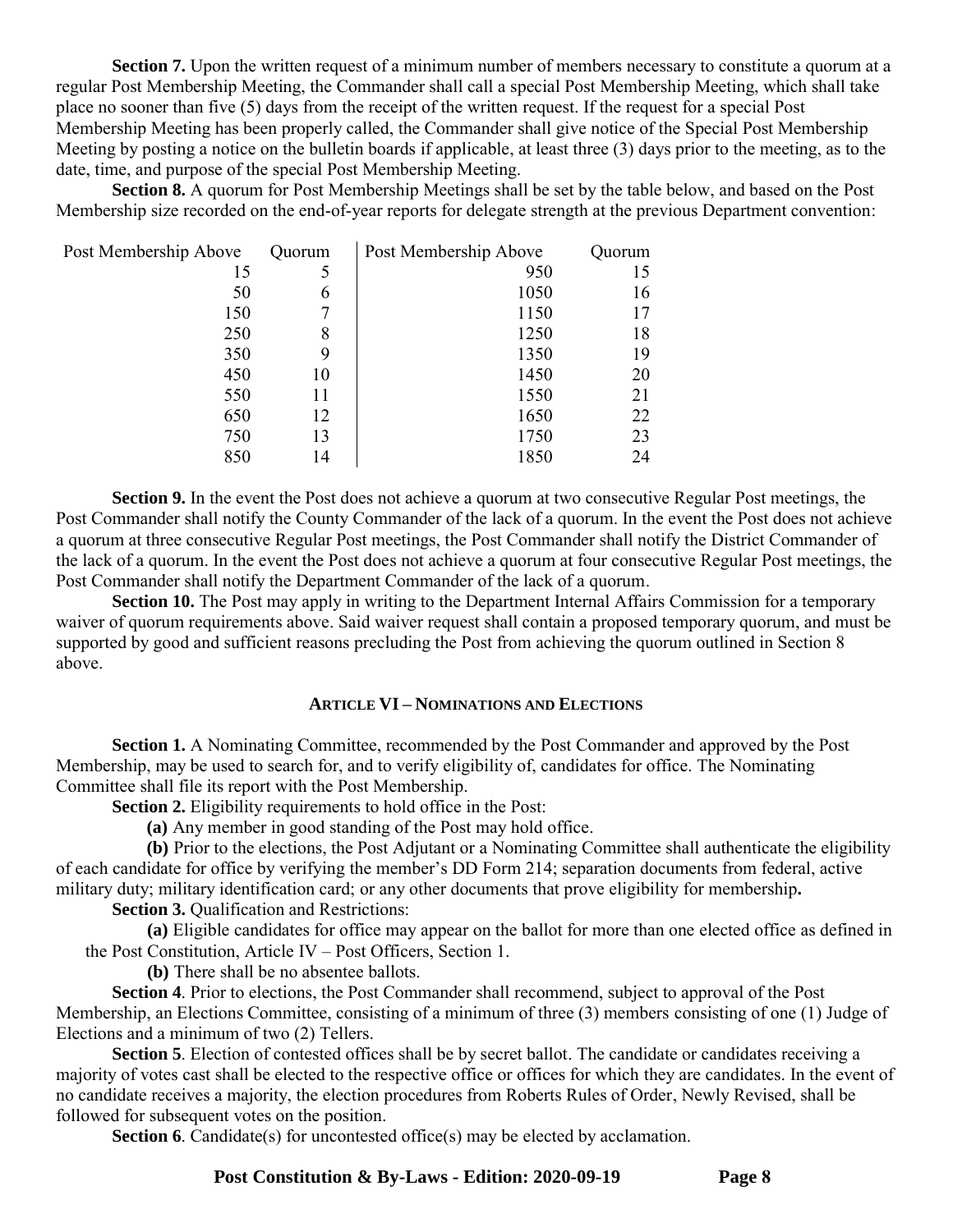**Section 7.** The Elections Committee shall be responsible for ensuring that all members present to vote are in good standing, and for the security of the ballots from the beginning of the election until the results are certified. Immediately following the counting of the ballots and certification of the election results by the Elections Committee, the official ballot count shall be announced and posted, or distributed by the Post in a manner prescribed in Post Special Rules of Order or Standing Rules. Written ballots shall be retained by the Adjutant for sixty (60) days.

**Section 8.** If irregularities are claimed with respect to the election to any office, such challenge must be made prior to the close of the meeting.

**Section 9.** A ceremonial or ritual installation of Post officers may be held each year, notwithstanding this provision any incoming officer shall take the oath of office before assuming the office. The prerogative of installing Post Officers shall belong to the County/Area Commander, and the County/Area Commander's consent shall first be obtained before any other person shall conduct installation.

# **ARTICLE VII - REMOVAL OF POST OFFICERS**

Any Post Officer may be removed from office as prescribed by the Department By-Laws, Article XIII, Section 8.

## **ARTICLE VIII - DISCIPLINE OF POST MEMBERS**

**Section 1.** The Post has the power to discipline its own membership, subject to the National and Department Constitutions and By-Laws.

**Section 2.** Any member of the Post shall be disciplined, as prescribed by the National and Department Constitution & By-Laws, Uniform Code of Discipline of Post Members, and Rules of the Department Executive Committee.

**Section 3.** The Post Adjutant shall report any Post member charged by the Post, or a member being disciplined under this Article, to the Department Adjutant to ensure a Post transfer is not processed on said member.

#### **ARTICLE IX - MEMBERSHIP**

**Section 1.** A member whose dues for the current year have not been paid by January 1st shall be classed as delinquent, and not in good standing, and they shall be suspended from all privileges. If their dues are paid on or before February 1st, their delinquency shall terminate. If they are still delinquent after February 1st, their membership shall be suspended. If they are still under such suspension on June 30th of such year, their membership in The American Legion shall be forfeited.

**Section 2.** A member so suspended or whose membership has been so forfeited may be reinstated to active membership in good standing by vote of the Post and payment of current dues for the year in which the reinstatement occurs; provided, however, that the Post, may waive the provisions hereof, upon payment of dues for the year in which reinstatement occurs, with reference to former members whose failure to pay dues occurred while on active military service.

#### **ARTICLE X - DELEGATES TO THE ANNUAL DEPARTMENT CONVENTION**

**Section 1.** Nomination and Election of Delegates and Alternates.

**(a)** Nomination and election of delegates and alternates to the annual Department Convention shall be no later than at the May Post Membership Meeting.

**(b)** If the number of nominations for delegates exceeds the number of authorized delegates as prescribed in the Department Constitution, Article V, there shall be an election for the number of authorized delegates by a secret, written ballot.

**i.** The nominees, up to the number of authorized delegates, with the highest number of votes shall be designated as delegates.

**ii.** The nominees in excess of the number of authorized delegates shall be designated alternates.